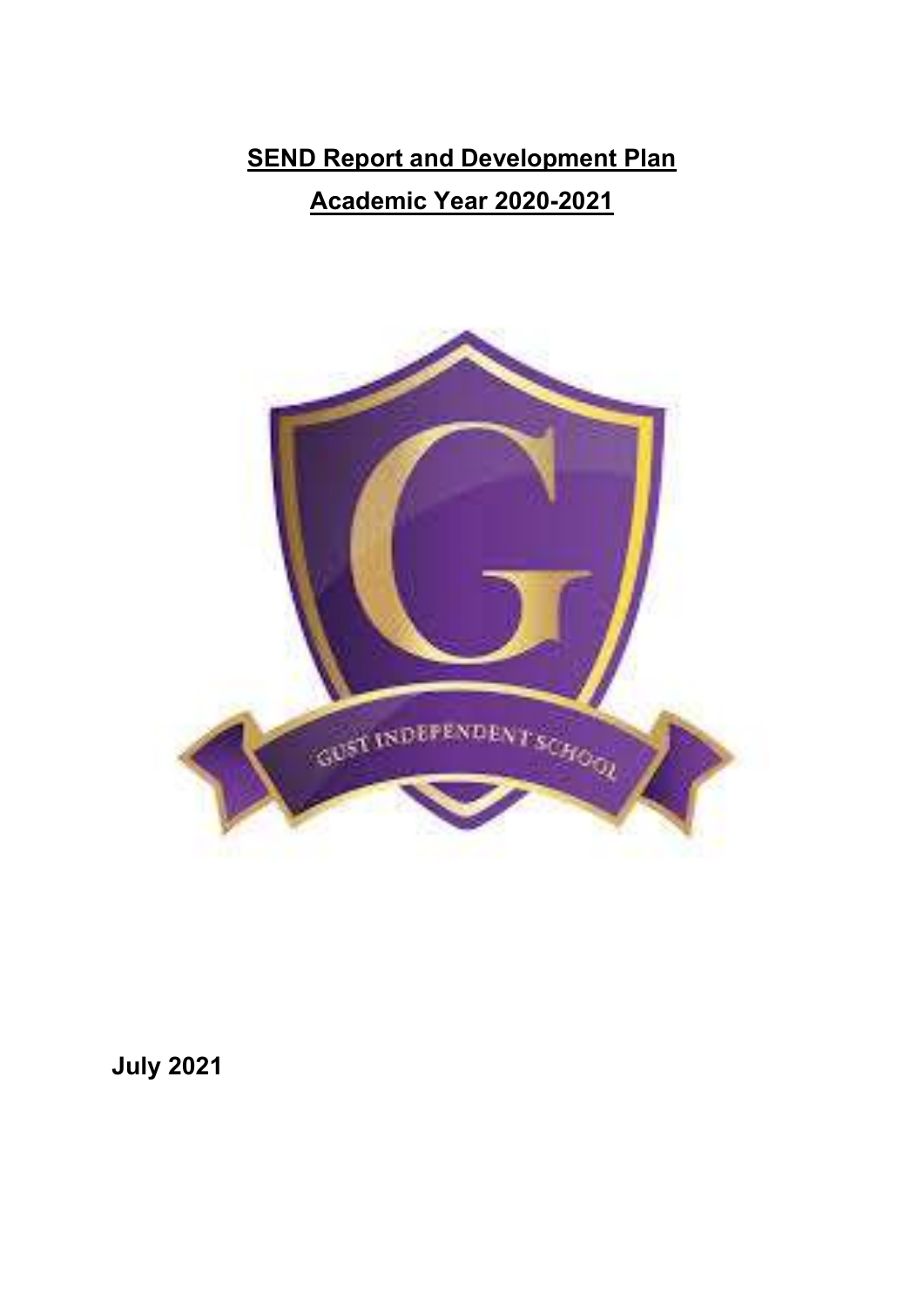# **Overview**

| Pupils on roll* 20-21     | 40 | %      |
|---------------------------|----|--------|
| Pupils in primary unit    | 12 | 30%    |
| Pupils in secondary unit  | 28 | 70%    |
| Primary pupils with EHC   | 12 | 100%   |
| plans                     |    |        |
| Secondary pupils with EHC | 24 | 85.71% |
| plans                     |    |        |

\*Accurate for end of academic year



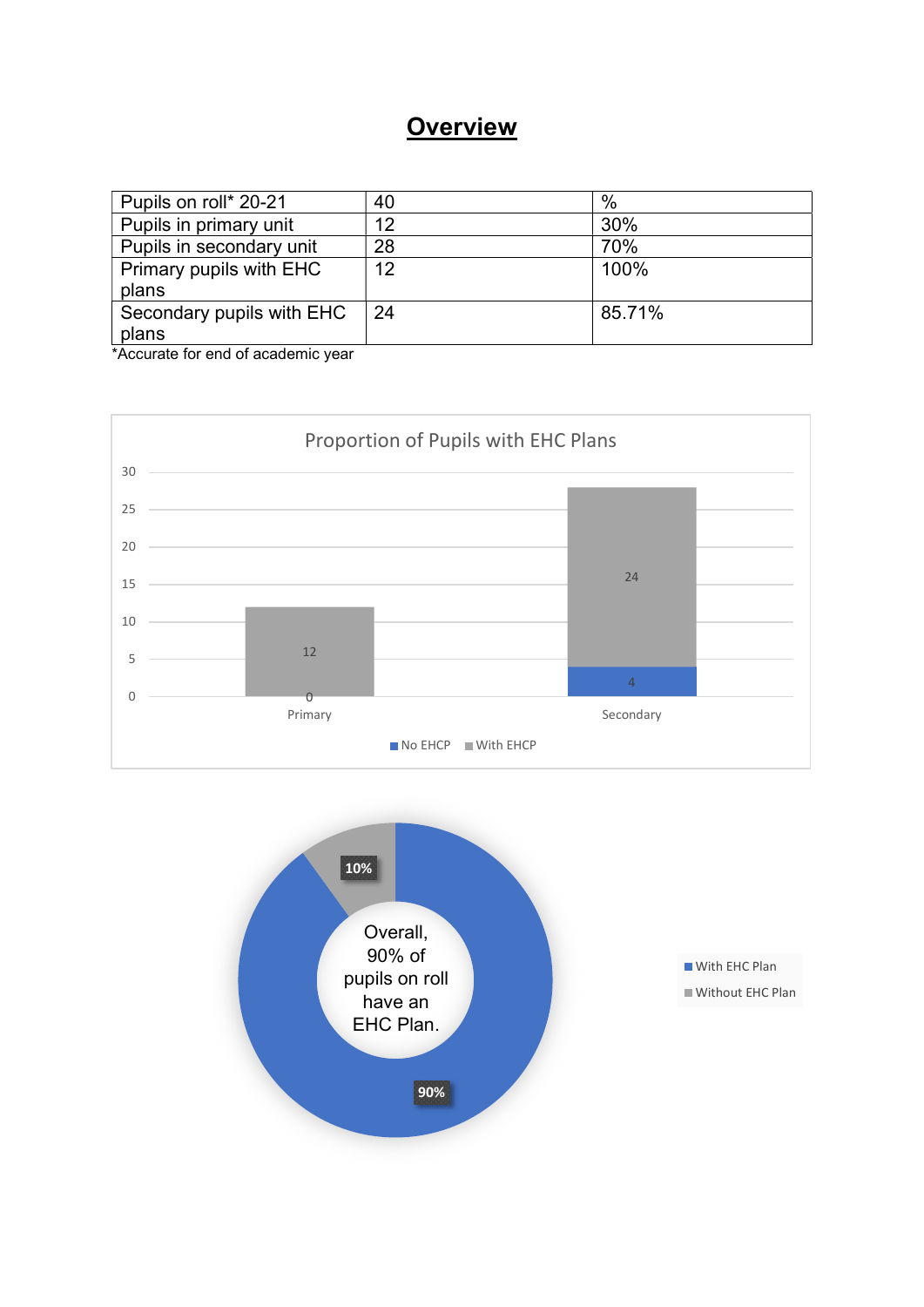# Primary

### Average Attendance – 66.7%

#### End of year progress

#### Maths

| Average number of steps made by         | 3.6 |
|-----------------------------------------|-----|
| children in primary unit*               |     |
| Average number of steps made by         | 3.6 |
| children in primary unit with EHC plans |     |
| Average Expected Attainment**           | h   |
| <b>Difference</b>                       | -14 |

\*Figures showing data collected from students who attend school. Including non-attender and late start data 3.2.

#### **English**

| Average number of steps made by<br>children in primary unit*               | 5 |
|----------------------------------------------------------------------------|---|
| Average number of steps made by<br>children in primary unit with EHC plans | Ð |
| Average Expected Attainment**                                              | h |
| <b>Difference</b>                                                          |   |

\*Figures showing data collected from students who attend school. Including non-attender and late start data 4

\*\*Expected attainment calculated as such; 1 National Curriculum Year is typically covered over 6 half terms. 1 step of progress per half term equates to Mastery of given National Curriculum Year. 5 Steps of progress equates to a Secure knowledge of current National Curriculum Year.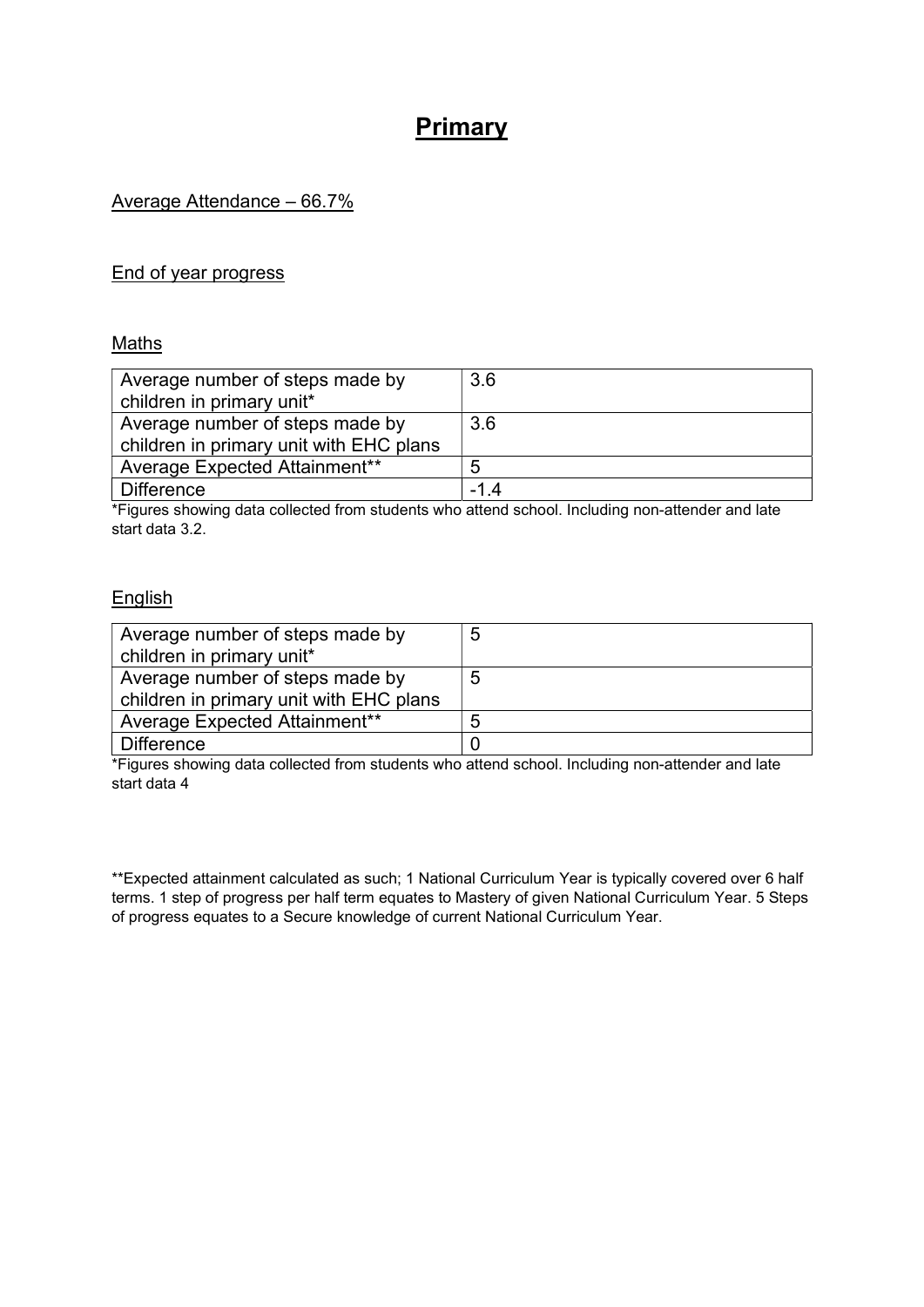# Summary

#### **Overall**

This year's data and progress has been impacted by the ongoing Coronavirus pandemic. Due to the pandemic, we have seen a higher rate of absence throughout the school.

Attainment across the primary phase has improved on last year despite attendance being lower. This is likely due to a combination of better engagement when children do attend (rather than virtual learning) and effective intervention work.

Pupils' social skills and general well-being had been impacted by the ongoing pandemic and restrictions resulting. As such, much of the end of the previous academic year was planned social activities and work around mental health and wellbeing. This has continued this year as children continue to settle into a new routine and adhering to changing National guidance.

### Attendance

Research suggests that attendance is an important factor in achievement. Attendance has been impacted by the ongoing Coronavirus pandemic and this has meant many children have missed significant periods of time due to self-isolating and local lockdowns. As a result, attainment has been negatively impacted.

#### Maths

Attainment in maths has improved overall from last year. Last year, more emphasis was placed on maths intervention due to a discrepancy between maths and English data and it was noted that children achieved more equally across both subjects. This year more emphasis has been placed on reading intervention as a result of concerns around reading following school closure last year. As such, there is a discrepancy between maths and English data this year.

#### **English**

Outcomes for English are inline with average expected attainment. Intervention work has focussed on reading and writing following concerns last year that children were not progressing as they otherwise would due to disruption caused by the ongoing pandemic.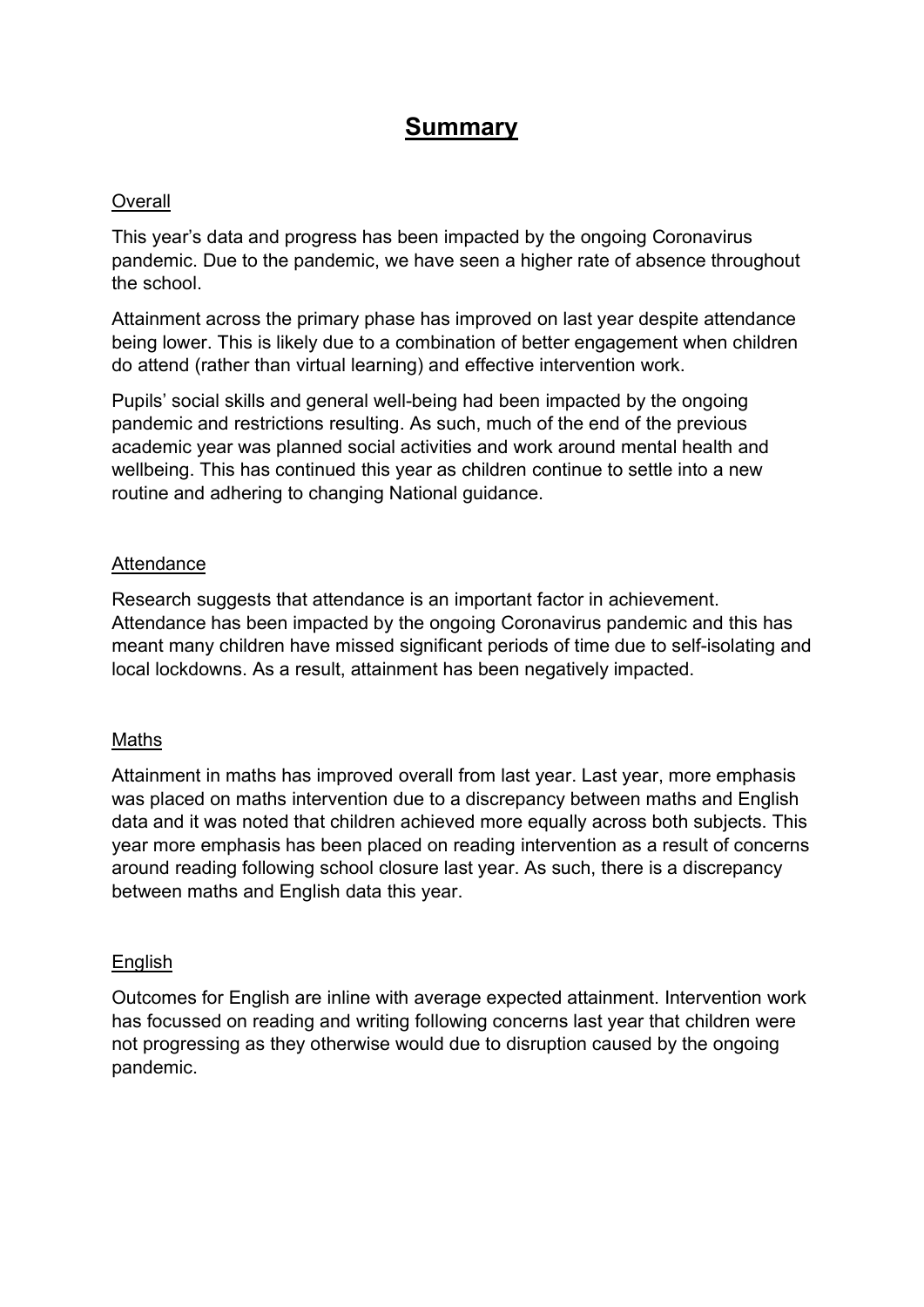# **Secondary**

### Average Attendance – 57.5%

#### End of year Progress

#### Maths

| Average number of steps made by         | 27     |
|-----------------------------------------|--------|
| pupils in secondary unit*               |        |
| Average number of steps made by         | 2.7    |
| pupils in secondary unit with EHC plans |        |
| Average Expected Attainment**           | 5      |
| <b>Difference</b>                       | $-2.3$ |

\*Figures showing data collected from students who attend school. Including non-attender data 2.0 and 1.8 respectively.

#### **English**

| Average number of steps made by<br>children in secondary unit*                  | 2.9       |
|---------------------------------------------------------------------------------|-----------|
| Average number of steps made by<br>children in secondary unit with EHC<br>plans | 3         |
| Average Expected Attainment**                                                   | 5         |
| <b>Difference</b>                                                               | $-2.1/-2$ |

\*Figures showing data collected from students who attend school. Including non-attender data 2.2 and 2.4 respectively.

\*\*Expected attainment calculated as such; 1 Entry Level or Level is typically covered over 6 half terms. 1 step of progress per half term equates to Mastery of given Qualification. 5 Steps of progress equates to a Secure knowledge of current Qualification.

#### **Exam Statistics**

|                | Overall | <b>Without EHC Plans</b> | With EHC Plans |
|----------------|---------|--------------------------|----------------|
| Exams planned  | 132     | つつ                       | 110            |
| Exams taken    | 107     | 19                       | 88             |
| Exams passed   | 85      | 15                       | 70             |
| Pass% of exams | 79%     | 79%                      | 80%            |
| taken          |         |                          |                |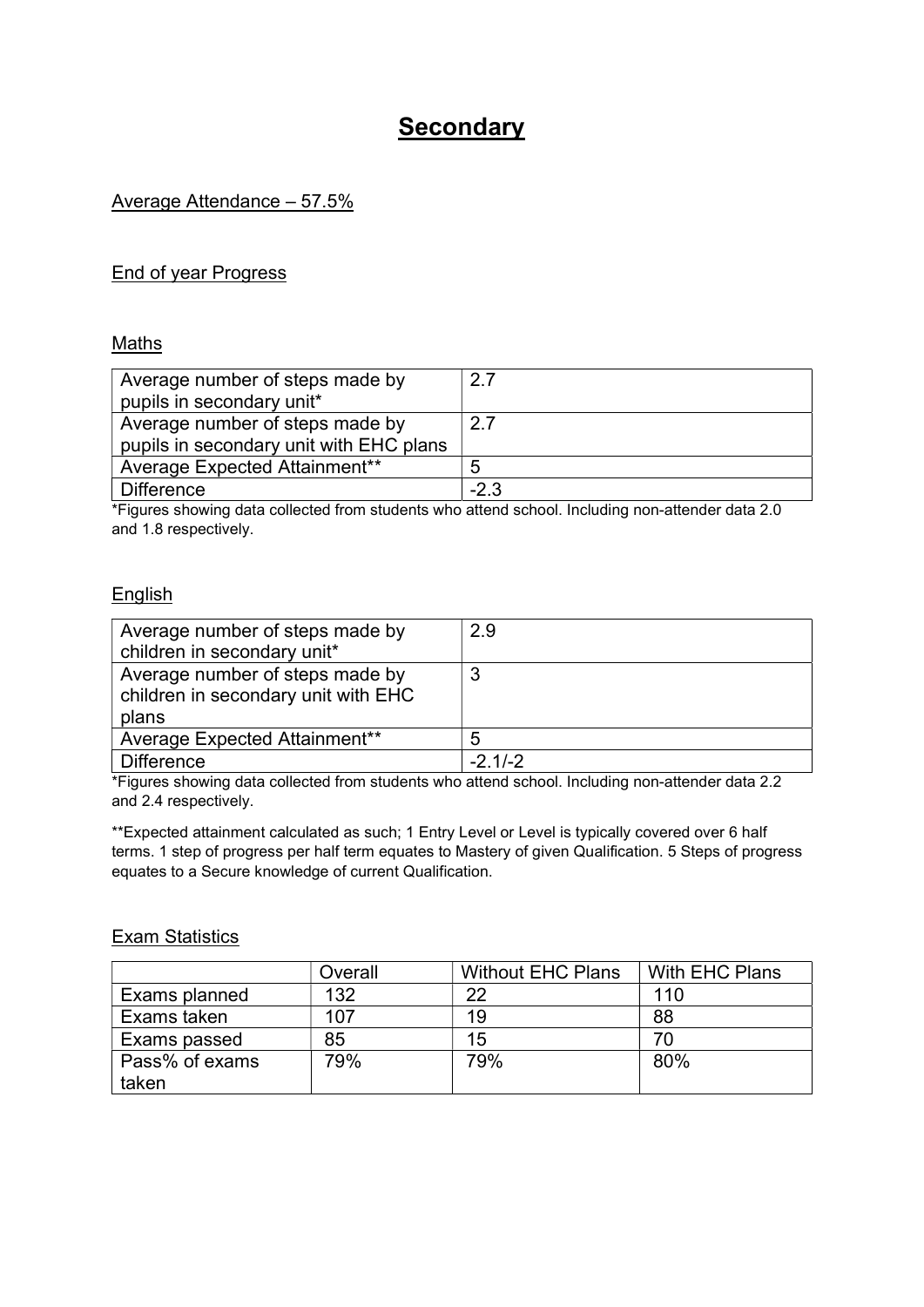### 2020-2021 Leavers

9 students transitioned from GUST at the end of this academic year. 88% of Year 11 and 12 pupils leaving GUST in 2021 have EHC plans.

## **Results**

100% of year 11 and 12 students who attended their exams received pass grades in English, Maths and ICT.

100% of year 11 and 12 students who took Level 1 exams in Maths and English received pass grades.

Of all students preparing to leave this year, 44% have achieved Level 1 qualifications or above in Maths and English.

Of all students preparing to leave this year, 56% left with a formal qualification in Maths and English.

All students who sat a GCSE were awarded a grade.

#### **Destinations**

Of the 9 pupils leaving, we know that 66% have made plans for future destinations with 33% of this year's leavers applying for further full-time education and 22% applying for traineeship or apprenticeship.

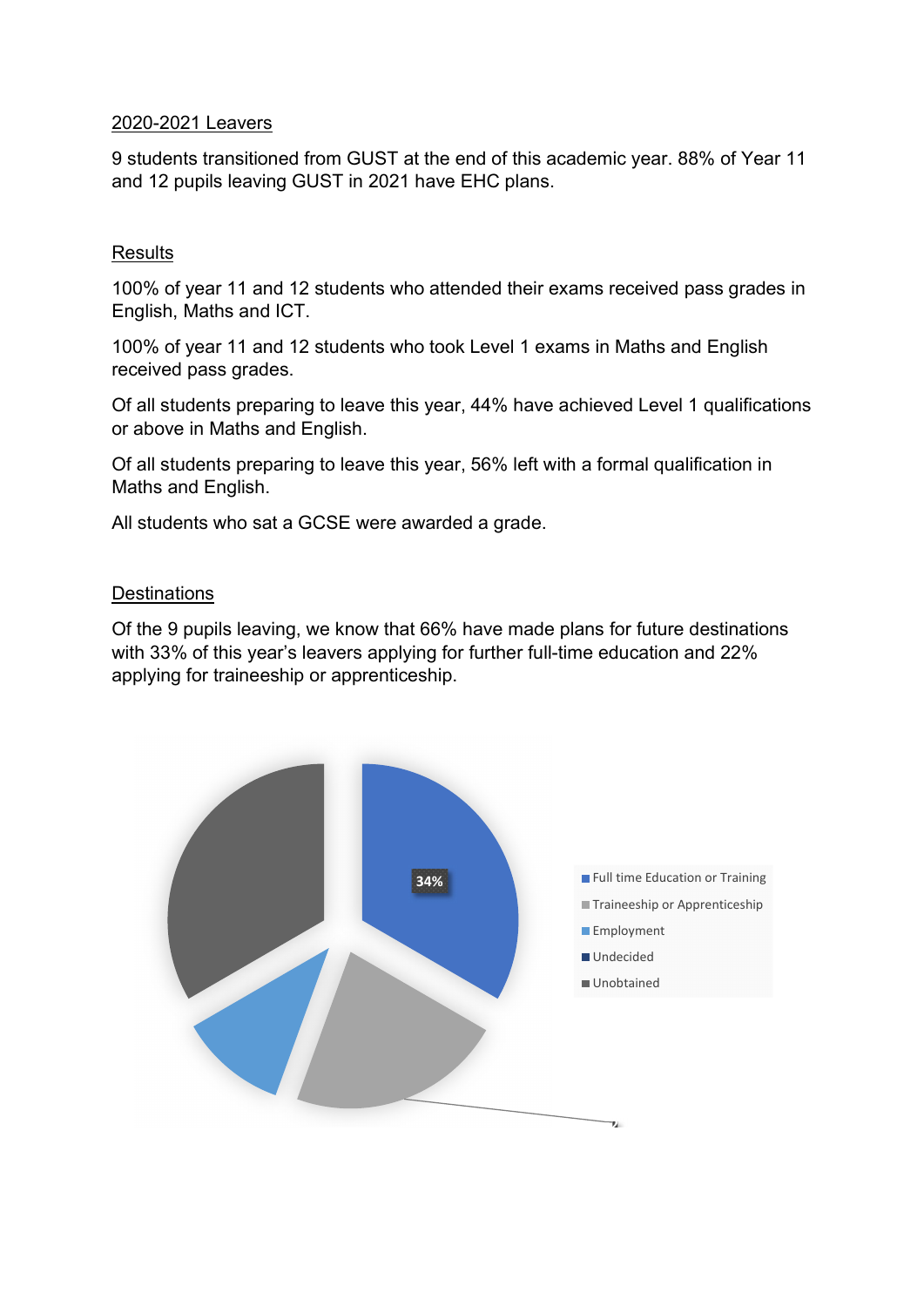# Summary

### **Overall**

Attainment in Maths and English is below expected levels overall however students with EHC plans largely attain at least in line with peers. Exam statistics show more students with SEND are sitting exams and a high percentage of exams are awarded pass grades. Attendance remains a concern and is likely a factor in the lower than expected levels of attainment. This has been further impacted by the ongoing Coronavirus Pandemic. When attending, most pupils, including those with SEND, are regularly engaging with academic and vocational opportunities.

This year, Maths and English have both been taught daily and this may have contributed to a rise in attainment in both subjects.

#### **Attendance**

Attendance of pupils remains a concern however it is noted that the Coronavirus pandemic has played a large role in this as many pupils attendance had begun to improve. Some pupils remain frequent non-attenders this has impacted the overall attendance percentage and the attainment data. Many frequent non-attenders have EHC plans which remains a concern.

#### Maths

Last year, the discrepancy between Maths and English attainment was addressed. This year the discrepancy remains slight. Attainment in maths has improved slightly and it is felt this may be due to offering Maths daily rather than biweekly. With further effort to implement intervention work next year it is possible that the gap between actual and expected attainment could be closed further.

#### English

Attainment in English has improved on last year's data and shows that many pupils have achieved higher in English than in Maths this year. This could be a result of further opportunities for pupils to engage with English as classes are now offered daily with the employment of a dedicated English Teacher.

#### Exams

Pupils with EHC plans achieve largely in line with peers in exam performance. A high proportion of SEND learners have sat and passed exams in Maths and English this year.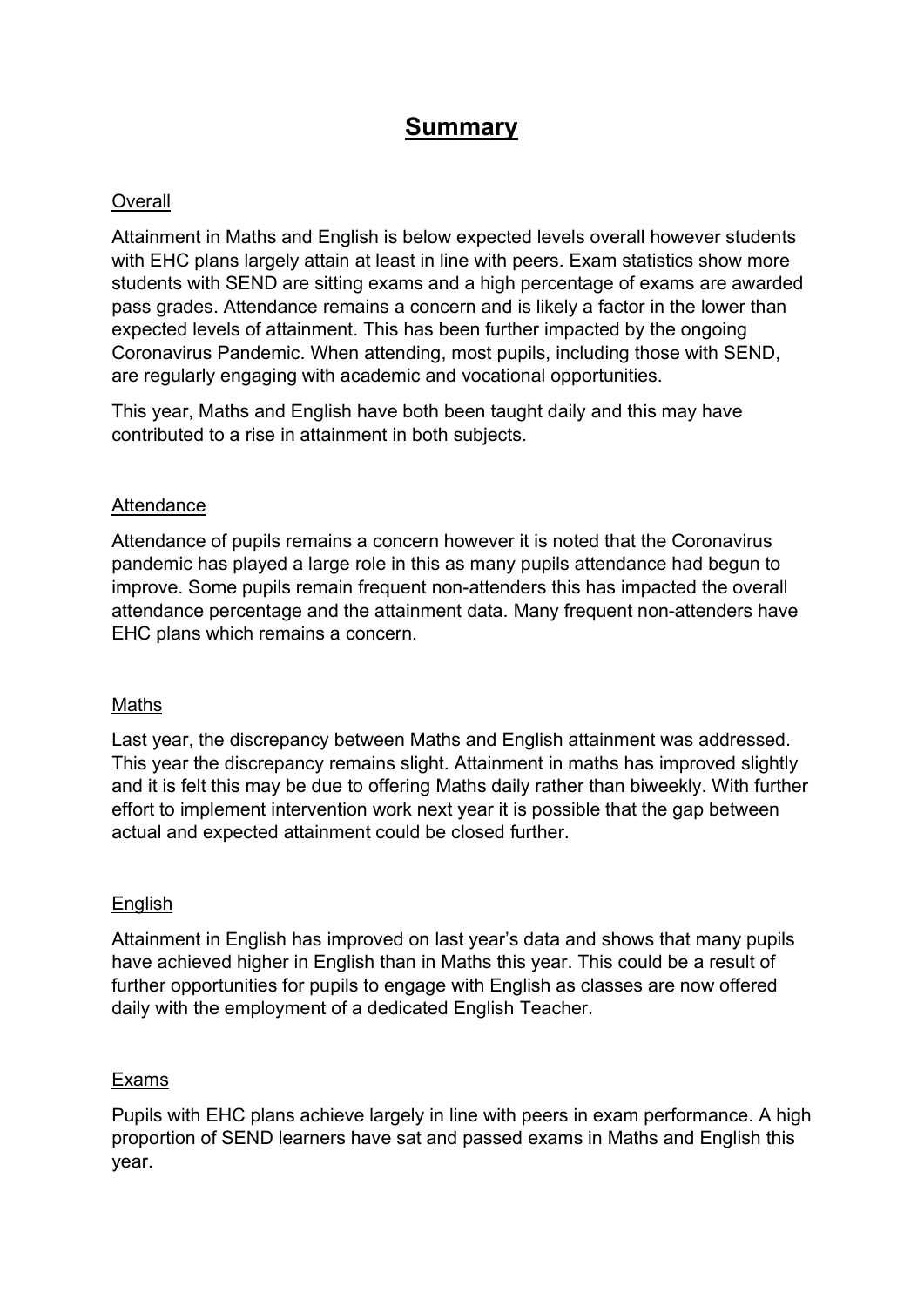## Year 11/12

8 of 9 pupils leaving GUST in 2020-2021 have EHC plans. Of 9 pupils, 4 sat Level 1 exams in maths and English and were awarded pass grades. Of the pupils we have contact with, all have made realistic plans for the future.

Of 9 pupils overall, 3 are frequent non-attenders therefor have not sat exams or provided information on their future destination.